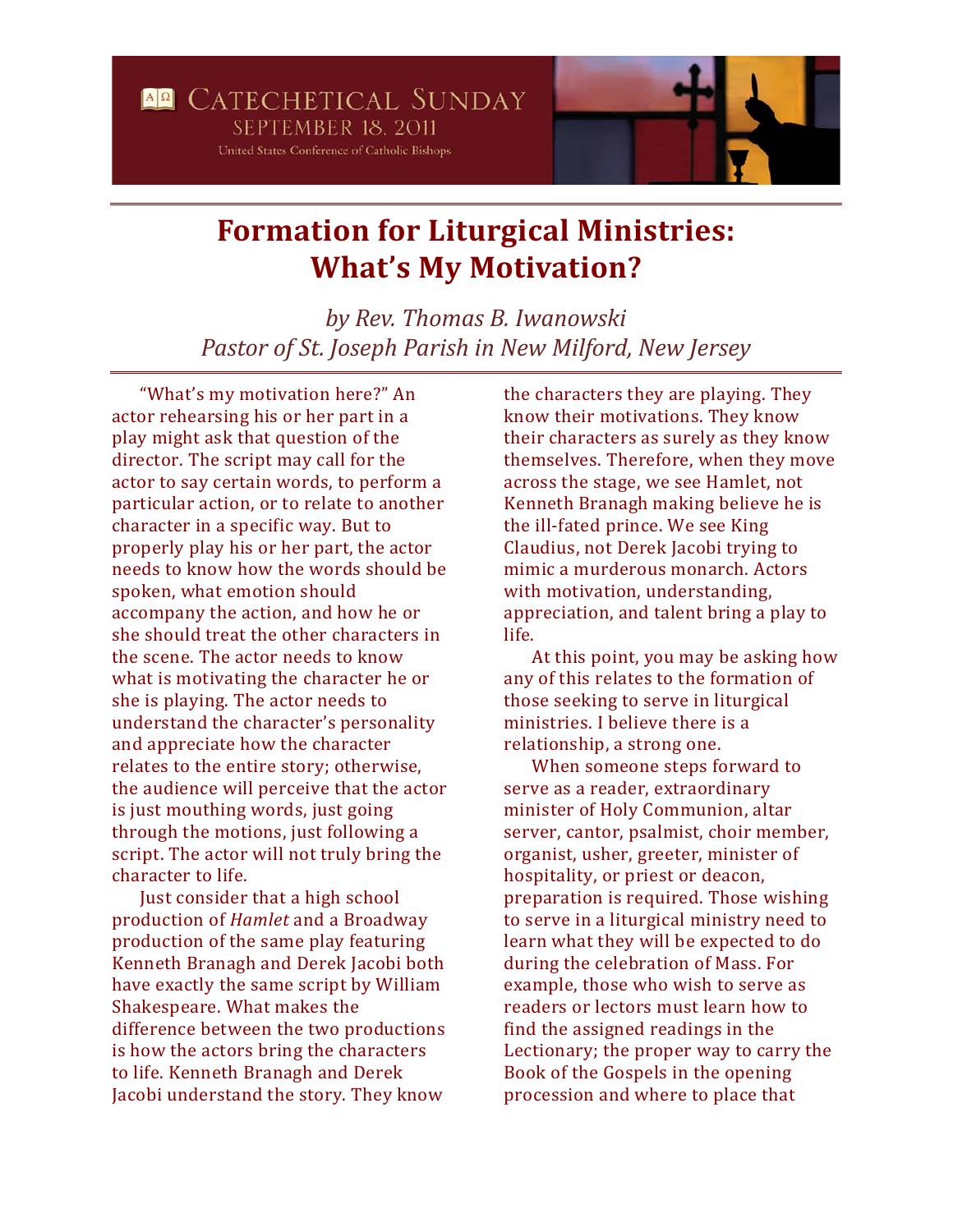book on the altar; when to approach the pulpit for the first reading, the second reading, and the Prayer of the Faithful; how to project their voices to be heard and clearly understood by the congregation; and what position they should take in the recessional.

The same is true for those who exercise any liturgical ministry. They need to learn what to do and what to say as they fulfill their special role during the celebration. This training should teach them their basic "script" and acquaint them with their "directions." But such basic training is not sufficient.

Just as an actor needs more than a script and stage directions to bring the role to life, so, too, do liturgical ministers. Those serving at the altar need to have an understanding of the liturgy, an appreciation of their particular ministry and its relationship to the other ministries at Mass, and a willingness to give of their time and talent for the glory of God and for the sake of the assembly. Finally, liturgical ministers need to have the proper motivation. Without this understanding, liturgical ministers will simply go through the motions like actors who do not appreciate or understand the roles they are playing. This is not to say that liturgical ministers are actors, that the liturgy is a theatrical production, or that the sanctuary is a stage. However, there are things we can learn from accomplished actors that can help us discern elements that should be part of the formation and training of those who wish to exercise a liturgical ministry.

To begin with, liturgical ministers need to understand the Mass. We generally assume that people who step forward to offer their time and talent as liturgical ministers have a basic understanding of the Mass. Yet this is not true. For many people, the Mass seems to be a series of unrelated actions and rituals that eventually culminate in the consecration and the reception of Holy Communion. During this ritual, which they consider primarily the work of the priest, they believe they can participate in the spoken and sung prayer as they choose, or they can simply remain silent, caught up in their own thoughts and private prayers.

Those who offer their time and talent as liturgical ministers should be helped to understand that "the liturgy is the summit toward which the activity of the Church is directed; it is also the fount from which all her power flows" (Second Vatican Council, *Constitution on the Sacred Liturgy* [*Sacrosanctum Concilium*], no. 10, in *Vatican Council II: Volume 1: The Conciliar and Post Conciliar Documents*, ed. Austin Flannery [Northport, NY: Costello Publishing, 1996]). In other words, they need to realize that the Church is most fully alive when she celebrates the liturgy, and it is the liturgy that brings the Church most fully to life.

Nothing Catholics do is more important than celebrating the liturgy. If anyone needs proof of that, just consider what happens when a parish suffers a natural disaster, as happened in Haiti after the 2010 earthquake. On the Sunday immediately following such a disaster, a parish will marshal all its remaining resources so that Mass may be celebrated; so that God's Word of hope may be proclaimed; so that hurting hearts can feed on the Bread and Cup of Life; so that the Church, the living Body of Christ, may show itself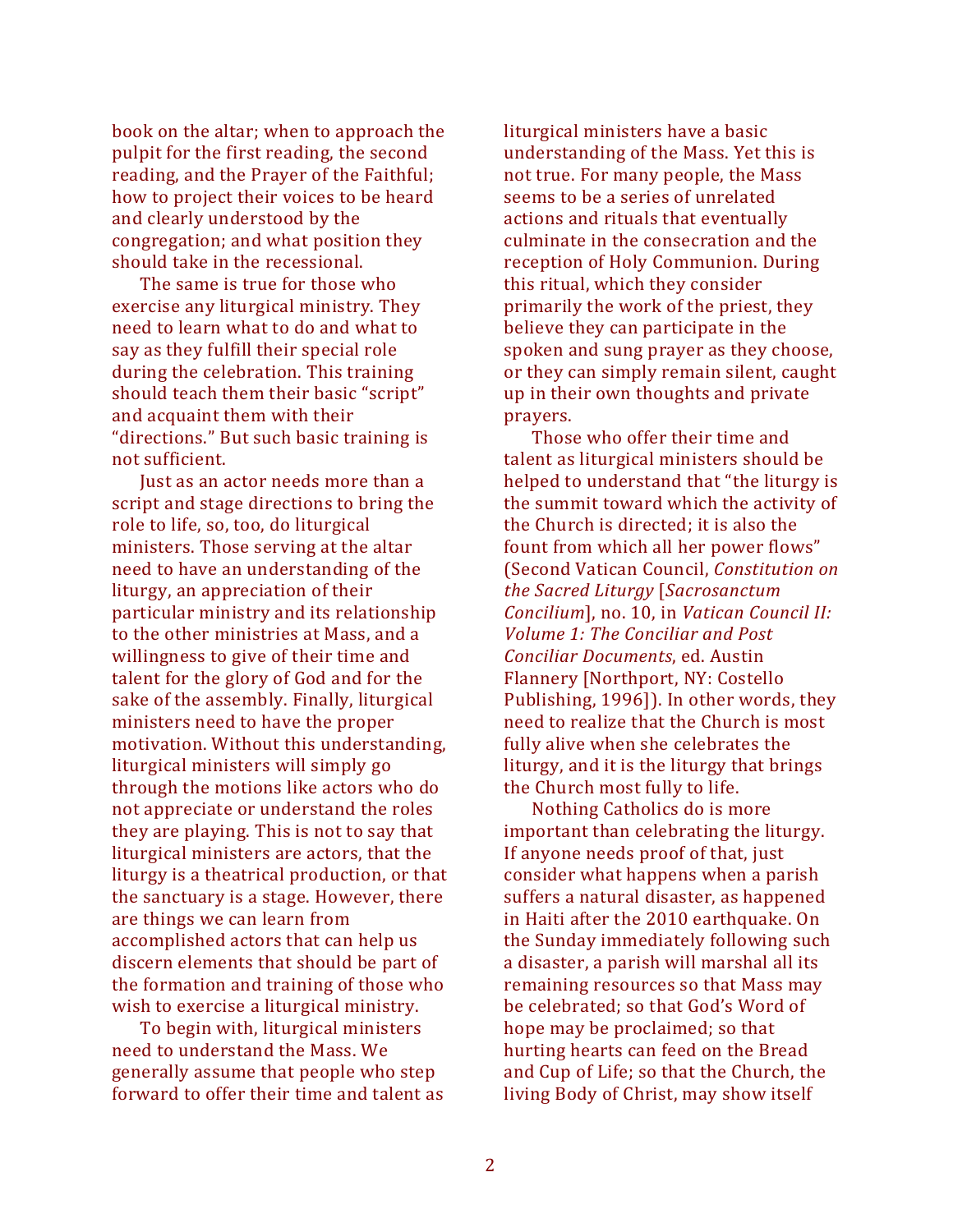even in the midst of darkness and confusion.

Liturgical ministers need to "understand that the Eucharist is the mystery in which Christ's sacrifice on the cross is perpetuated; that it is a memorial of Christ's passion, death and Resurrection; and that it is a sacred banquet in which the People of God share the benefits of the Paschal Mystery, renew the covenant that God has made through the blood of Christ, and anticipate the heavenly banquet" (*National Directory for Catechesis* [NDC] [Washington, DC: United States Conference of Catholic Bishops, 2005], no. 36. Those being formed to serve as liturgical ministers also need to understand the basic structure of the Mass. They need to see the Mass as the primary way the Church gives praise and thanks to God; to appreciate the importance of Sunday; to recognize the ways Christ is present in the Mass; and to realize that, in receiving Holy Communion, we become what we receive, namely, "a holy communion" sent forth to transform the world.

Such an understanding of the Mass does not happen at one time, in one training session, or even during a series of classes. It happens over time. There needs to be an "ongoing catechesis for the faithful." There needs to be "lifelong catechesis" (NDC, no. 35). This is especially true for those who exercise special roles in the liturgy. The more such ministers understand and appreciate the Mass, the more they truly pray the Mass. The more they pray the Mass, the more their prayerfulness and evident love of the liturgy are an inspiration to others. Such ongoing catechesis requires that a parish or institution provide regular

opportunities for adult learning and formation, such as lectures, days of recollection, updating sessions, Scripture sharing, and other similar activities. At this time, such catechesis also should include information concerning the Third Edition of the *Roman Missal* that is mandated for use beginning November 27, 2011.

Those who desire to exercise a liturgical ministry must come to understand why they do what they do during the liturgy and how their actions relate to the assembly and their fellow ministers. Such understanding needs to be part of the formation of all liturgical ministers. For example, it is not enough for ushers, collectors, or ministers of hospitality to know they are responsible for "finding seats" and "passing the basket." Such ministers must see themselves as those charged with the responsibility of recognizing their fellow Christians, not just as part of a crowd but as part of the living Body of Christ assembled to hear God's Word and to share his life. Such ministers must see themselves as challenging others to greater generosity by their own example of giving and by the manner and attitude they show as they gather the financial offerings of the people.

Formation for liturgical ministry must also include an examination of motivation. Those who exercise special roles in the liturgy should be motivated above all by a love of God and a love of neighbor. As Jesus tells us, "You shall love the Lord, your God, with all your heart, with all your soul, and with all your mind. This is the greatest and the first commandment. The second is like it: You shall love your neighbor as yourself. The whole law and the